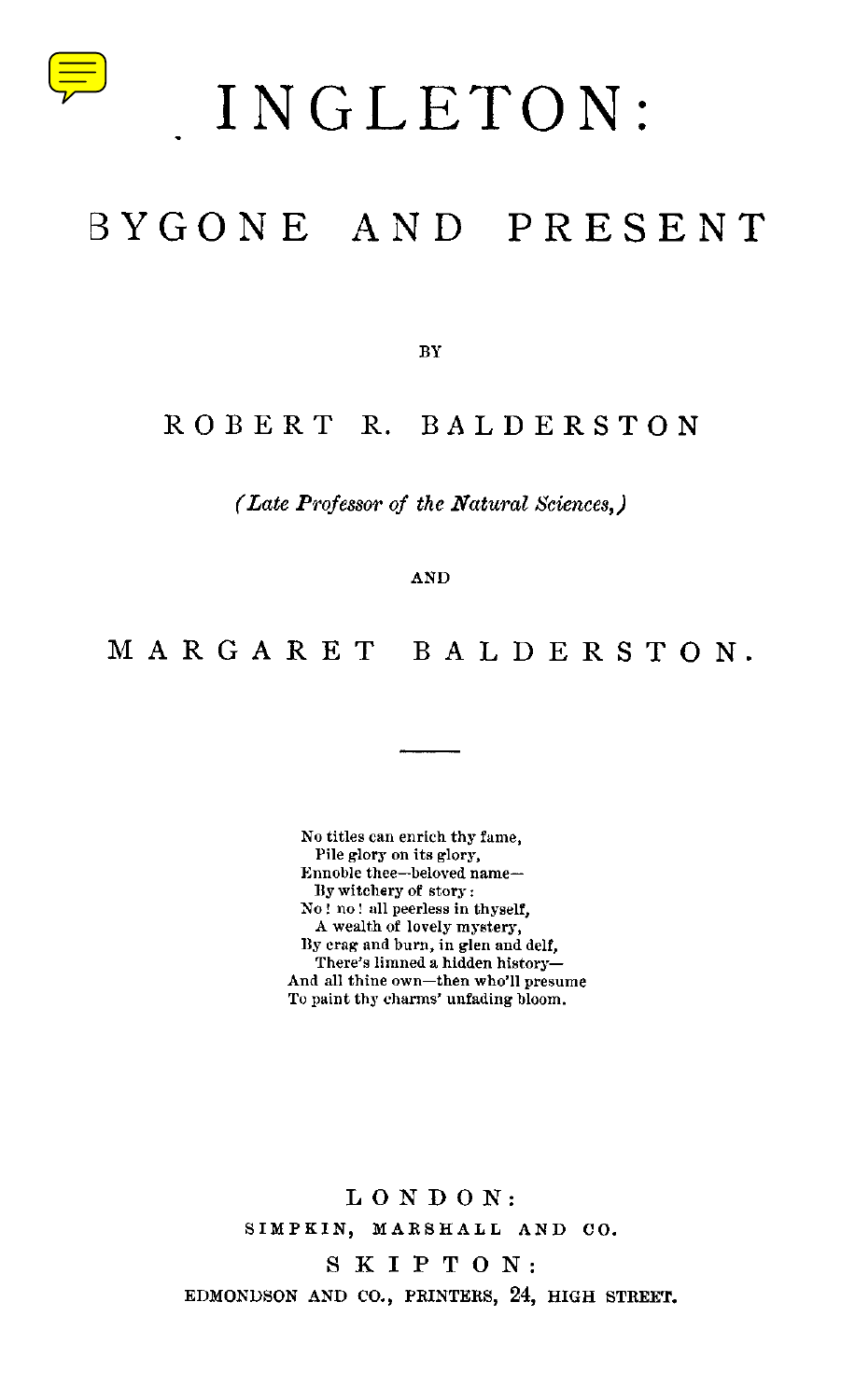

## Preface.

In compiling this work we have made the utmost endeavour to produce a book both interesting to its readers and a source of information to visitors, naturalists, lovers of nature's solitudes, and the inhabitants of the district. That we might be able to guarantee the descriptions cf the wonderful scenery of Ingleton and the measurements of heights of rocks and waterfalls, as also the depths of chasms, every place described has been personally visited, so that the descriptions might, also, be truthfully delineated. The heights and depths were measured by line and plummet, as it was found that in many instances no reliance could be placed on the figures given in books already published, whilst it was discovered that places of remarkable interest have as yet been left undescribed. In a limited number of cases the measurements have been taken from the level of water, a base line which may be found to vary a little according to the dryness of the season ; in others, such as Mere Gill, where the plummet went far under water, the extreme depth may only be found in some short and contracted fissure, other portions being comparatively shallow. From these remarks it may be inferred that where the gulfs were inaccessible, no reliance has been placed on a single measurement, but that several tests, to obtain absolute proof of the nature of the bottom, have in each case been made from different points.

Important landmarks for finding various chasms have been carefully indicated ; whilst the map which we have specially prepared for this work contains physical features of interest not noted in any other chart extant.

We fancy that the inhabitants of the district will be astonished at the prodigality of nature in respect to caves, terrific gulfs, and subterranean waterfalls, as some of the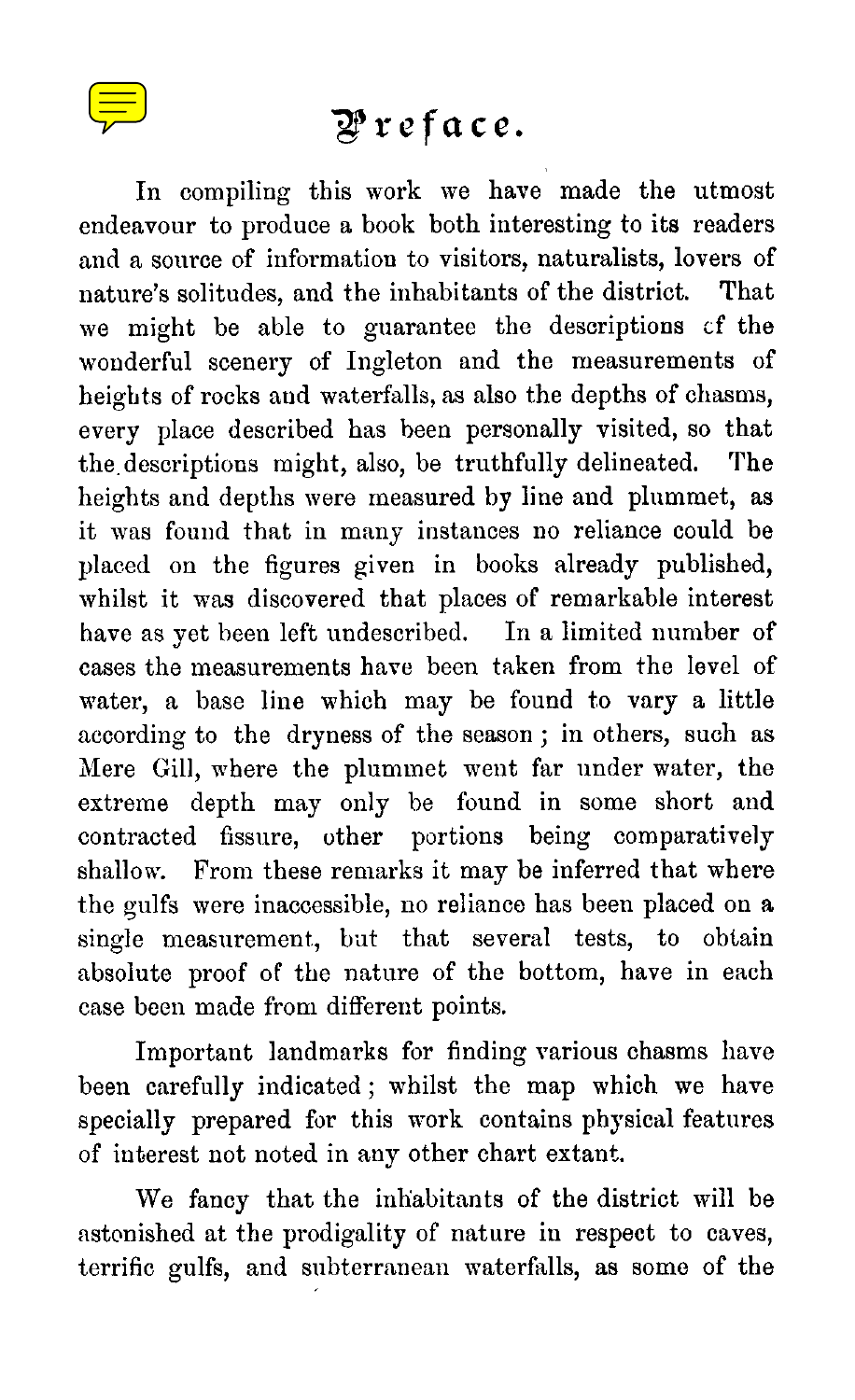vi. PREFACE. finest, although so near at hand, are hardly known to the bulk of the natives themselves.

We must cordially thank those persons who have at various times assisted us, or generously afforded the opportunity for inspecting the caves and chasms on their properties ; but we are especially grateful to the Rev. W. F. Joy, rector of Low Bentham; the Rev. Marcus Meir Ward, rural dean of Clapham ; the Rev. J. Turner, vicar of Ingleton ; and the Rev. S. M. Stables, of Thornton, for the great kindness which they have accorded to us in affording every facility that could be desired for the inspection of the old registers and records of the parishes named.

The compilation of the list of plants has been no easy task, being the result of the prolonged labour of days and nights.

At some future date we hope to enlarge the list of birds and invertebrates, our time and space not having permitted the addition to the extent we would otherwise have desired.

The statistics relating to meteorology and atmospheric electricity are for the most part based on the work of former years, yet the deduction of the means and principles involved has itself been no mean labour.

The geology of the district has been entirely worked up anew with, we believe, the discovery and recognition of several facts not previously brought before the public from any other source. Some of our views we have stated with diffidence, preferring to adduce material evidence and leaving others to base their own conclusions upon it.

The scientific sections have been dealt with far more extensively than was originally proposed, and this has been mainly due to the great interest manifested for this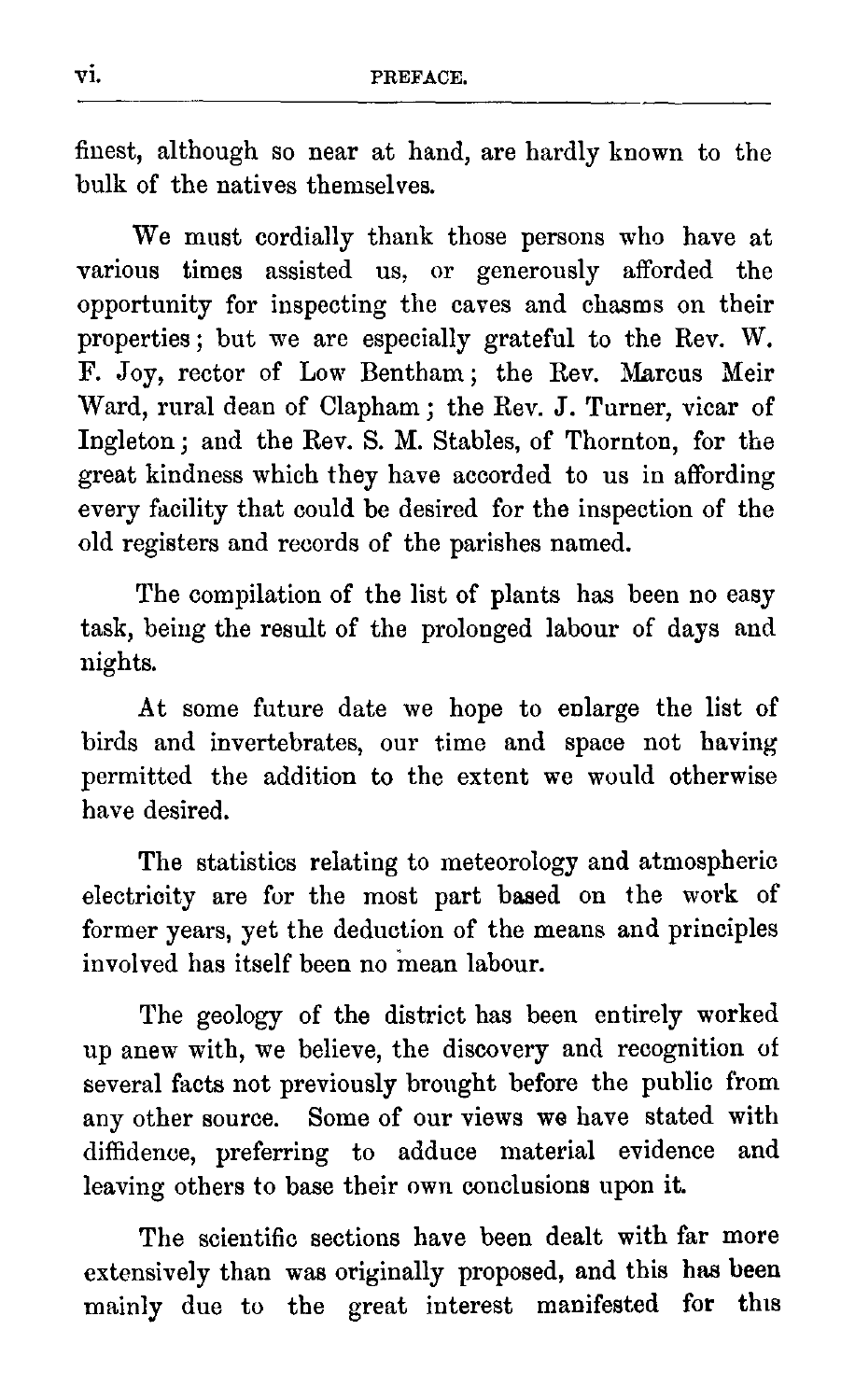PREFACE. vii.<br>
Fe aux distinguished Verkehing department by some of our distinguished Yorkshire geologists.

Our sheets of watercolours of the crystaline constituents of the dykes, and the larger, coloured sections of the formations from Ingleton to Helmsgill and Ribble-head, we have been constrained to omit from the present edition. Should there be a special demand for these, the desire may at a later date be satisfied.

A work of this nature, personally conducted, and not compiled from other sources, is not a mere literary emanation, but comprises the results of labour in very many widely different subjects—thus the possibility of error, which we have striven to avoid.

#### THE AUTHORS.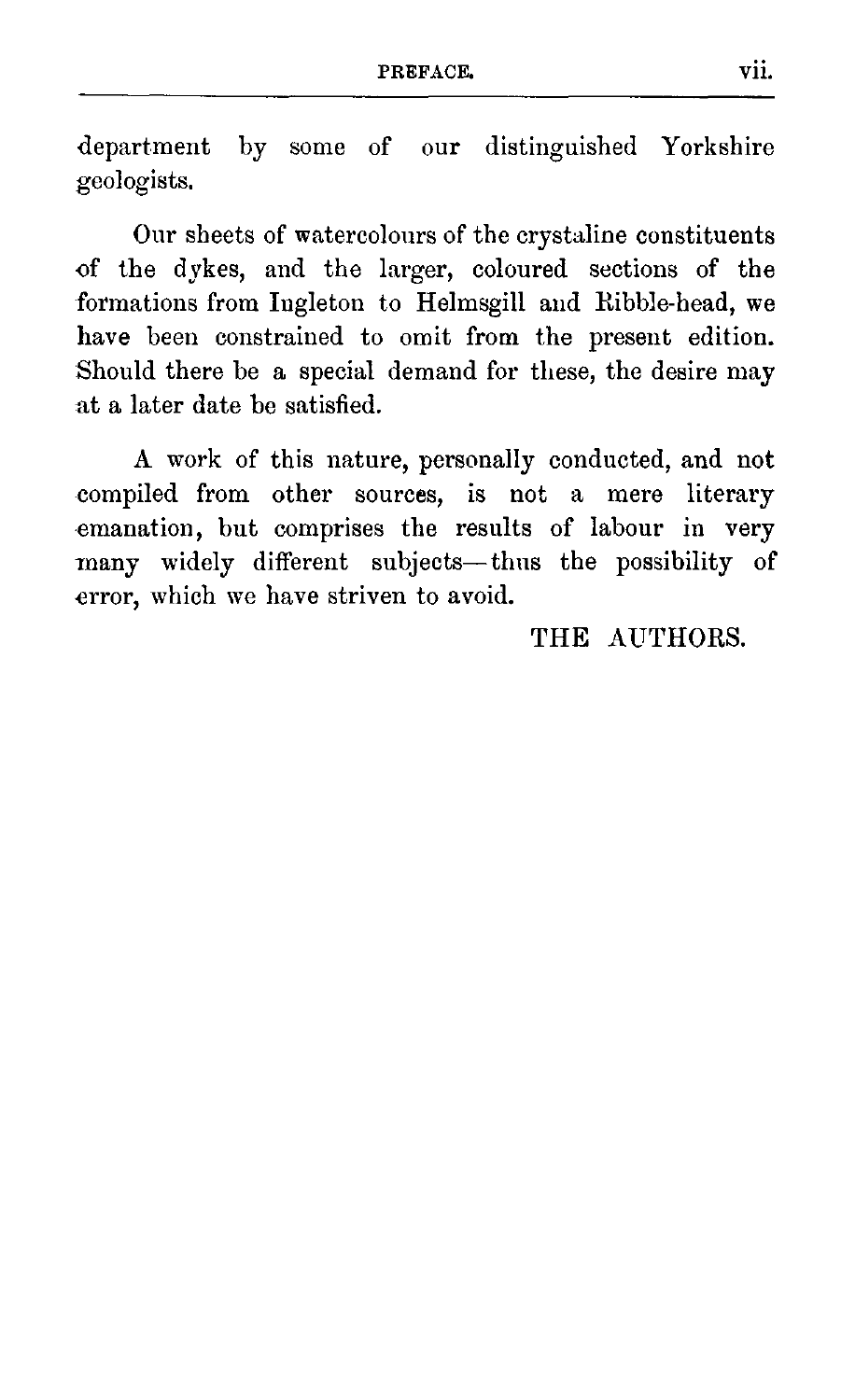

# Contents .

#### BOOK I.—THE SCENERY.

| Confenfs.                                                                                                                                                                                              |                                                                                                                  |
|--------------------------------------------------------------------------------------------------------------------------------------------------------------------------------------------------------|------------------------------------------------------------------------------------------------------------------|
| BOOK I.-THE SCENERY.                                                                                                                                                                                   |                                                                                                                  |
| I.—The village of Ingleton, its situation and<br>commercial development<br>$\ddot{\phantom{a}}$<br>$\ddotsc$                                                                                           | Page.<br>$1 - 5$                                                                                                 |
| II.-The valley of the Twiss and Greygareth<br>mountain<br>$\ddotsc$<br>цú.<br>$\ddotsc$                                                                                                                | $6 - 19$                                                                                                         |
| III.—Rambles through the valley of the Doe, and<br>the ascent of Whernside<br>L.<br>.                                                                                                                  | $20 - 27$                                                                                                        |
| IV. - Ascent of Ingleborough by way of Easegill glen                                                                                                                                                   | $28 - 33$                                                                                                        |
| V.--Rambles over Ingleborough, Whernside, and<br>Greygareth, with descriptions of the Caves,<br>Chasms, Alpine Waterfalls, and Under-<br>ground Streams<br>$\mathbf{r}$<br>$\mathbb{R}^2$<br>$\ddotsc$ | $34 - 80$                                                                                                        |
| The Doe valley and Ingleborough routes<br>.<br>٠,                                                                                                                                                      | 34–59                                                                                                            |
| The Greygareth scenery<br>$\ddotsc$<br>$\ddot{\phantom{a}}$<br>,,                                                                                                                                      | 59–75                                                                                                            |
| Shakeholes and Potholes<br>$\cdots$<br>$\ddotsc$<br>,,                                                                                                                                                 | $75 - 76$                                                                                                        |
| The scenery of Whernside<br>$\ddotsc$<br>$\sim$<br>$\ddot{\phantom{a}}$                                                                                                                                | 76-80                                                                                                            |
| BOOK II.-THE HISTORY.                                                                                                                                                                                  |                                                                                                                  |
| VI.—The Minute Books, Registers, Old Families<br>Inhabitants, with the Historical<br>and<br>Records of Ingleton and Thornton<br>$\ddot{\phantom{0}}$                                                   | $81 - 103$                                                                                                       |
| Camps, Roman Roads, and Old Houses of<br>Ingleton, Chapel-le-Dale, and Cold Cotes  104-124                                                                                                             |                                                                                                                  |
| of Bentham, Burton, Clapham, Newby,<br>and Austwick, and the Parish Registers  125-133                                                                                                                 |                                                                                                                  |
| IX.-The Folk Lore of the district, Omens,<br>Fishing Rambles<br>$\ddot{\phantom{0}}$<br>$\ddotsc$                                                                                                      | $\dots$ 134–158                                                                                                  |
| BOOK III.-THE NATURAL HISTORY.                                                                                                                                                                         |                                                                                                                  |
| X. The Plants of Ingleton and the neighbourhood 159-198                                                                                                                                                |                                                                                                                  |
| The Authors' own list<br>$\ddotsc$<br>.<br>,,                                                                                                                                                          | $\dots 159-192$                                                                                                  |
|                                                                                                                                                                                                        | CHAPTER VII.-The Church, Antiquarian Remains, Ancient<br>CHAPTER VIII.-The Old Families, Inhabitants, and Houses |